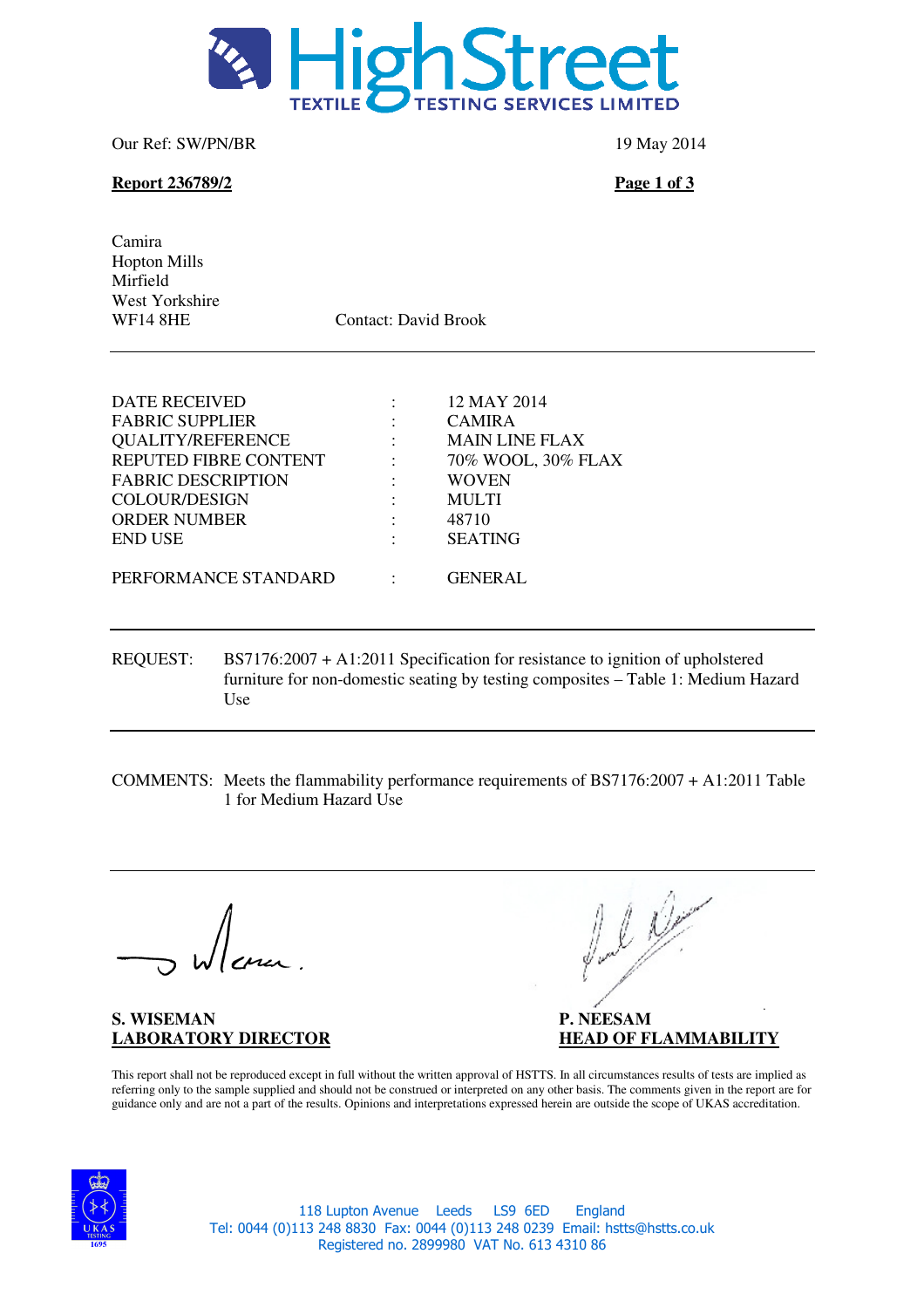

Our Ref: SW/PN/BR 19 May 2014

### **Report 236789/2 Page 2 of 3**

### **BS 7176:2007 + A1:2011 Specification for resistance to ignition of upholstered furniture for nondomestic seating by testing composites**

BS7176:2007 +A1:2011 specifies flammability performance requirements for composites comprising cover fabric and filling material(s) and includes additional requirements in clause 4.1.2 relating to the flammability behaviour of the filling materials used. The filling materials which will be used in the final article are not always known to the fabric supplier and therefore nominal filling materials are used for the purpose of testing which may not necessarily represent the final composite. All filling materials supplied by HSTTS for the purpose of testing cover fabrics comply with the relevant requirements of clause 4.1.2.

Clause 4.1.1 requires that testing is carried out in accordance with the frequency stated in clause 5. No information was provided by the client regarding the lot size or frequency of testing.

According to Table 1, composites for Medium Hazard end-use shall meet the requirements of BSEN 1021-1:2006 (cigarette ignition source), BSEN 1021-2:2006 (match-equivalent flame) and BS 5852:2006 Clause 11 (ignition source crib 5).

#### **Pre-treatment:**

In accordance with clause 4.2, all fabrics which have been chemically treated to reduce their ignitability are subjected to the water soaking and drying procedures specified in BS 5852:2006 Annex E prior to being conditioned. Such pre-treatment is not necessary for materials which are formulated to be or are inherently flame-retarded.

Pre-treatment applied: Water soaking (BS5852:2006 Annex E)

#### **Conditioning**

After any pre-treatment given but prior to testing, the test specimens of Fabric, Ref: "Main Line Flax" were subjected to conditioning for at least 72 hours in ambient indoor conditions followed by a minimum of 24 hours at a temperature of  $(23 \pm 2^{\circ}C)$  and relative humidity of  $(50 \pm 5\%)$ .

#### **Test results**

The following test results relate only to the ignitability of the combination of materials under the particular conditions of test; they are not intended as a means of assessing the full potential fire hazard of the materials in use. They also only relate to the materials tested. They do not guarantee to represent the performance of production materials.

Filling material used: Combustion modified high resilience foam of approximately 36 kg/m<sup>3</sup> was used.

(i) BS EN 1021-1:2006 Furniture - Assessment of the ignitability of upholstered furniture – Part I. Ignition Source: Smouldering cigarette.

| Test | <b>Observations</b> |
|------|---------------------|
|------|---------------------|

- **Outcome**
- 1 No flaming or progressive smouldering observed NI (Non-ignition)<br>2 No flaming or progressive smouldering observed NI (Non-ignition)

No flaming or progressive smouldering observed NI (Non-ignition)